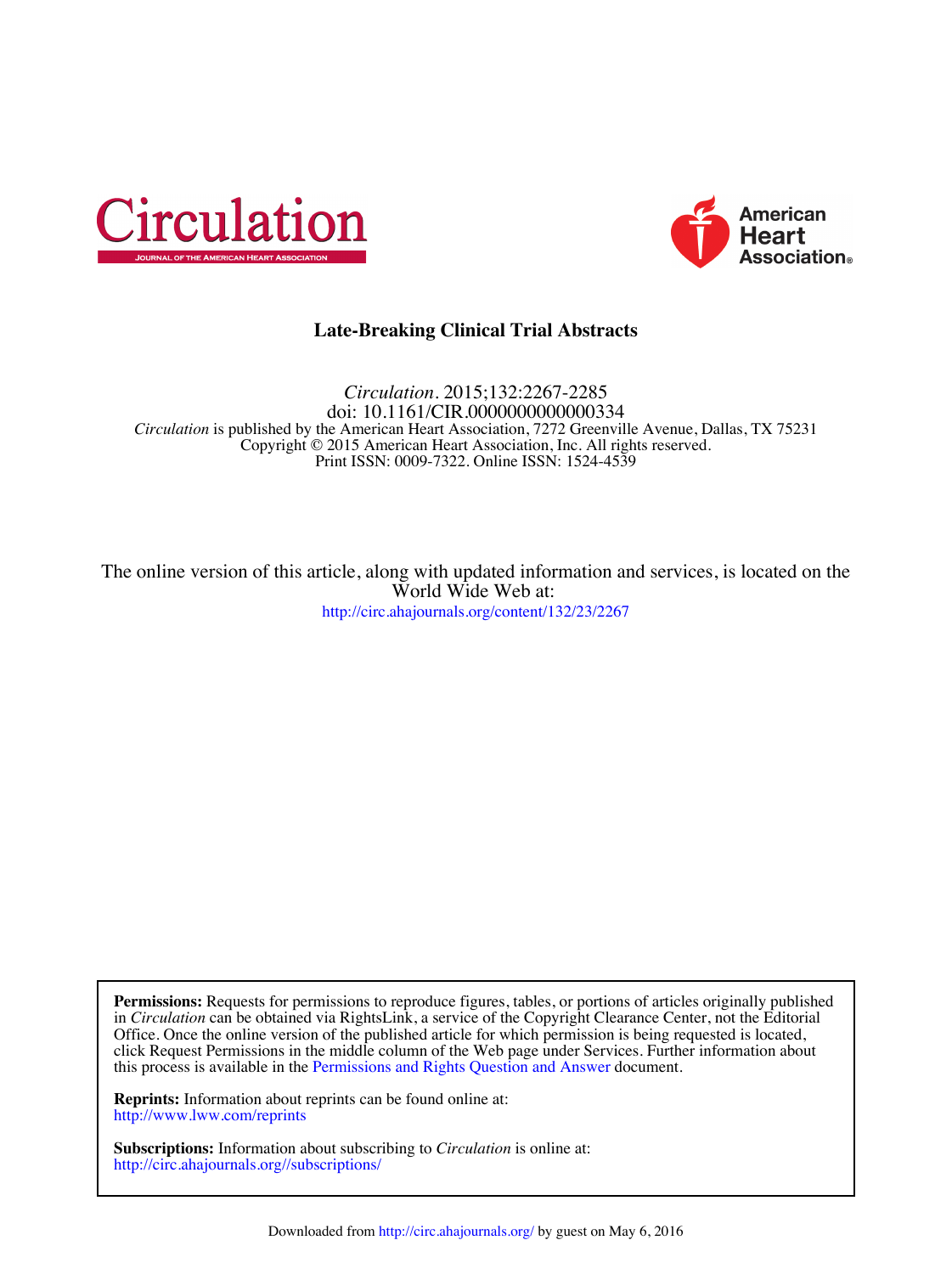Background: Cardiac myocyte Na+ overload is important in the pathogenesis of heart failure (HF) and evidence-based treatments facilitate Na+-K+ pump-mediated Na+-export. Since the nitric oxide synthase-coupled β3 adrenoceptor (β3AR) mediates cardiac myocyte Na+-K+ pump stimulation, we hypothesised that β3AR agonists might be beneficial in HF. In support of this, treatment with β3AR agonists improves clinically relevant indices in sheep and rabbit models of HF. Objective: BEta 3 Agonists Treatment in HF (BEAT-HF) is a randomized, double-blind, placebo-controlled study on effects of the β3AR agonist, Mirabegron (Astellas Pharma, approved for treatment of overactive bladder) in patients with chronic HF. The primary endpoint is increase in left ventricular ejection fraction (LVEF). Secondary endpoints include changes in NT proBNP, left atrial and LV volumes, QT interval and 6-min walking distance, VO2 max and improvement in quality of life. Methods: The study is designed to include 70 patients to detect a difference in LVEF of 4% with a power of 90% and a 2-sided alpha of 5%, allowing for a drop-out rate of 30%. Inclusion criteria are stable HF, NYHA class II-III, LVEF < 40% on ischemic or non-ischemic basis. Patients have to be on optimal pharmacological treatment that must include a β1 AR-blocker. Exclusion criteria include significant valvular disease, renal failure and treatment with digoxin or tricyclic antidepressants. Patients are randomized 1:1 to oral treatment with Mirabegron or placebo for 6 months, starting at 25 mg x 2, doubled weekly to a target dose of 150 mg x 2 or a predefined maximum tolerated dose. LVEF is assessed by cardiac CT. Results: The target number of 70 patients have been randomized and will have completed the 6 months followup in September 2015. Patients characteristics; age 58±12 years (mean±SD), 62 (89%) men, 31 (44%) had ischemic cardiomyopathy. The median LVEF at entry was 30% (range 10-39); 66 (94%) were in NYHA Class II and 4 (6%) in Class III. Primary and secondary endpoints will be presented. Conclusions: BEAT-HF is the first-in-man trial to evaluate efficacy of oral treatment with a β3AR agonist in chronic HF. It also explores potential effects on diastolic function, symptoms and repolarisation duration as well as safety (NCT01876433).

Author Disclosures: H. Bundgaard: Speakers Bureau; Modest; Speaker fee from MSD, Sanofi-Avensis, Amgen, AstraZeneca, Pfizer. Other; Significant; Together with University of Sydney, Royal North Shore Hospital and Helge H Rsmussen patented the use of beta 3 adrenoceptor agonists in heart failure.. A. Axelsson: None. K. Iversen: None. J.H. Thomsen: None. M. Sørgaard: None. K. Kofoed: None. N.V. Køber: None. H. Krum: None. S. Boesgaard: None. F. Gustafsson: None. L. Køber: None. H.H. Rasmussen: Other; Significant; Together with University of Sydney, Royal North Shore Hospital and Henning Bundgaard patented the use of beta 3 adrenoceptor agonists in heart failure.

Key Words: Heart failure, Cell signaling, Catecholamines, Beta-adrenergic receptor agonists, Ion transport

## 20236

## Prevention of Cardiac Dysfunction During Adjuvant Breast Cancer Therapy (PRADA): Primary Results of a Randomized, 2 x 2 Factorial, Placebo-Controlled, Double-Blind Clinical Trial

Geeta Gulati<sup>1</sup>, Siri L Heck<sup>1</sup>, Pavel Hoffmann<sup>2</sup>, Anne H Ree<sup>3</sup>, Jeanette Schulz-Menger<sup>4</sup>, Florian von Knobelsdorff-Brenkenhoff<sup>4</sup>, Kjetil Steine<sup>1</sup>, Åse Bratland<sup>5</sup>, Berit Gravdehaug<sup>6</sup>, Helge Røsjø<sup>1</sup>, Jürgen Geisler<sup>3</sup>, Torbjørn Omland<sup>1</sup>; <sup>1</sup>Cardiology, Akershus Univ Hosp, Lorenskog, Norway <sup>2</sup>Cardiology, Oslo Univ Hosp, Ullevål, Oslo, Norway <sup>3</sup>Oncology, Akershus Univ Hosp, Lorenskog, Norway 4 Cardiology, Charitè/HELIOS, Berlin, Germany 5 Oncology, Oslo Univ Hosp, Norwegian Radium Hosp, Oslo, Norway <sup>6</sup>Surgery, Akershus Univ Hosp, Lorenskog, Norway

Introduction: Contemporary adjuvant therapy regimens for early breast cancer are associated with improved survival but at the cost of increased risk of cardiac dysfunction that may progress to clinical heart failure. Preventive neurohormonal blockade may alleviate the decline in cardiac function, but results from randomized, placebo-controlled, doubleblind trials are missing. Hypothesis: We tested the hypothesis that cardiotoxicity in patients receiving adjuvant treatment containing anthracyclines with or without trastuzumab and radiation for early breast cancer can be prevented by the concomitant use of the betablocker metoprolol and/or angiotensin receptor blocker candesartan. Methods: PRADA (NCT01434134) is a 2x2 factorial, randomized, placebo-controlled, double-blind clinical trial evaluating the cardioprotective effect of metoprolol succinate and/or candesartan cilexetil vs. placebo administered in parallel with adjuvant anti-cancer therapy. The target dose was 100 mg daily for metoprolol and 32 mg daily for candesartan. Between September 2011 and September 2014 126 women (mean age 50.7 years) with early breast cancer and no serious concomitant illness were validly randomized at a single center. The duration of adjuvant therapy ranged from 10 to 61 weeks. The primary endpoint was change in left ventricular ejection fraction (LVEF) as determined by cardiac magnetic resonance imaging (MRI) from baseline to the completion of adjuvant therapy. Results: There was no evidence of an interaction between assignment to candesartan and to metoprolol. In the intention-to-treat analysis, the overall decline in LVEF was 2.6 percentage points (95% confidence interval 1.5 - 3.8) in the placebo group and 0.8 (-0.4 - 1.9) in the candesartan group (p=0.026 for between-group-difference). In the per-protocol analysis the decline was 2.6 (1.4-3.8) percentage points in the placebo group and 0.6 (-0.6-1.8) in the candesartan group (p=0.021 for between-group-difference). No effect of metoprolol on the change in LVEF was observed. Conclusions: Concomitant treatment with candesartan, but not metoprolol provides protection against decline in LVEF in women treated for early breast cancer with adjuvant anti-cancer treatment.

Author Disclosures: G. Gulati: None. S.L. Heck: None. P. Hoffmann: None. A.H. Ree: None. J. Schulz-Menger: Research Grant; Modest; Siemens. Other Research Support; Modest; Siemens, Circle. Consultant/Advisory Board; Modest; Bayer. Other; Modest; SCMR, Vice President, ISMRM , Board Member. F. von Knobelsdorff-Brenkenhoff: None. K. Steine: None. Å. Bratland: None. B. Gravdehaug: None. H. Røsjø: None. J. Geisler: None. T. Omland: Other Research Support; Significant; AstraZeneca, Abbott Diagnostics. Honoraria; Modest; Abbott Diagnostics, Roche Diagnostics. Consultant/Advisory Board; Modest; Novartis.

14228

## ANNEXA™-R Part 2: A Phase 3 Randomized, Double-Blind, Placebo-Controlled Trial Demonstrating Sustained Reversal of Rivaroxaban-Induced Anticoagulation in Older Subjects by Andexanet Alfa (PRT064445), a Universal Antidote for Factor XA (FXA) Inhibitors

Mark Crowther<sup>1</sup>, Alex Gold<sup>2</sup>, Genmin Lu<sup>3</sup>, Janet M Leeds<sup>4</sup>, Brian L Wiens<sup>5</sup>, Vandana Marthur<sup>6</sup> , Janice Castillo<sup>7</sup>, Pamela B Conley<sup>8</sup>, Stuart J Connolly<sup>9</sup>, John T Curnutte<sup>10</sup>; <sup>1</sup>Dept of Pathology & Molecular Medicine; Leo Pharma Chair in Thromboembolism Rsch, McMaster Univ, Hamilton, Canada <sup>2</sup>Clinical Development, Portola, South San Francisco, CA, <sup>3</sup>Dept of Biology, Portola Pharmaceuticals, Inc, South San Francisco, CA, <sup>4</sup>Pharmacology, Portola Pharmaceuticals, Inc, South San Francisco, CA, <sup>s</sup>Biometrics, Portola Pharmaceuticals, Inc, South San Francisco, CA,<br>©Consulting, Mathur Consulting, Moodside, CA, ZBegulatory Affairs, Portola Pharmaceuticals Consulting, Mathur Consulting, Woodside, CA, 7 Regulatory Affairs, Portola Pharmaceuticals, Inc, South San Francisco, CA, <sup>8</sup>Biology, Portola Pharmaceuticals, Inc, South San Francisco, CA, <sup>9</sup>Dept of Medicine of the Faculty of Health Sciences, McMaster Univ, Hamilton, Canada<br><sup>10</sup>Rsch & Development, Portola Pharmaceuticals, Inc, South San Francisco, CA,

**Background:** Direct FXa inhibitors have superior or comparable efficacy and safety relative to warfarin. A specific antidote for these agents is lacking in case of major bleeding or emergent surgery. Andexanet alfa (AnXa) is a modified, recombinant human FXa molecule under development as a specific antidote for FXa inhibitors. We have reported data for Part 1 of the Phase 3 study in older subjects anticoagulated with rivaroxaban, where an AnXa IV bolus reversed anti-FXa activity and restored thrombin generation (TG). Here we report Part 2 data where AnXa was administered as a bolus-plus-infusion (B+I) regimen in a similar population. Data from the phase 3 study in older subjects anticoagulated with apixaban has also been reported demonstrating rapid and sustained reversal of anti-FXa activity and restored TG with AnXa IV bolus or B+I. Aims: To demonstrate immediate and sustained reversal of rivaroxaban anticoagulation following bolus and infusion of AnXa. Methods: ANNEXATM is a 4 part, Phase 3, double-blind, placebo-controlled program comprised of 2 studies of AnXa in older subjects treated with rivaroxaban or apixaban. Part 2 investigated a bolus of AnXa plus a 2-hr infusion. In ANNEXA-R Part 2, 39 subjects age 50 to 75 were randomized to receive AnXa or placebo in a 2:1 ratio. All subjects received rivaroxaban 20 mg PO QD for 4 days to achieve steady state plasma levels. AnXa (800 mg IV bolus plus a 2-hr infusion at 8 mg/min) or placebo was administered on Day 4, 4 hrs after the last rivaroxaban dose (~Cmax). Safety data were collected through Day 43. The primary efficacy endpoint is the percent change from baseline in anti-Xa activity at its nadir between 10 min prior to and 5 min after end of infusion. Additional endpoints included reduction in plasma free fraction of rivaroxaban and restoration of TG. Results: AnXa rapidly reversed the anticoagulant effect of rivaroxaban and sustained it for the duration of the infusion. AnXa was well tolerated. Conclusion: This study continues our investigations of AnXa as an antidote for reversing the anticoagulant effects of rivaroxaban and other FXa inhibitors. Rapid and near complete reversal of the anti-Xa effect of the FXa inhibitors has the potential to improve management of patients with bleeding or those requiring emergent surgery.

Author Disclosures: M. Crowther: Research Grant; Significant; the Heart and Stroke Foundation of Ontario, Leo Pharma. Speakers Bureau; Significant; Leo Pharma, Bayer, Celgene, Shire, CSL Behring. Consultant/Advisory Board; Significant; Janssen, Leo Pharma, Portola, AKP America. A. Gold: Employment; Significant; Portola Pharmaceuticals, Inc. G. Lu: Employment; Significant; Portola Pharmaceuticals, Inc. J.M. Leeds: Employment; Significant; Portola Pharmaceuticals, Inc. B.L. Wiens: Employment; Significant; Portola Pharmaceuticals, Inc. V. Marthur: Consultant/Advisory Board; Significant; Portola Pharmaceuticals, Inc. J. Castillo: Employment; Significant; Portola Pharmaceuticals, Inc. P.B. Conley: Employment; Significant; Portola Pharmaceuticals, Inc. S.J. Connolly: Consultant/Advisory Board; Significant; Portola Pharmaceuticals, Inc. J.T. Curnutte: Employment; Significant; Portola Pharmaceuticals, Inc. Ownership Interest; Significant; 3-V Bionsciences and DiaDexus. Consultant/Advisory Board; Significant; Board of Directors, DiaDexus, Sea Lane Biotechnologies.

Key Words: Factor xa, Anticoagulants, Biomarkers, Anticoagulation

### 20991

## Prevention of Acute Kidney Injury by Nitric Oxide During and After Prolonged Cardiopulmonary Bypass. A Double Blind Randomized Controlled Trial

Chong Lei<sup>1</sup>, Lorenzo Berra<sup>2</sup>, Emanuele Rezoagli<sup>3</sup>, Binglan Yu<sup>4</sup>, Sabrina Strelow<sup>5</sup>, Francesco Nordio<sup>6</sup>, Joseph Bonventre<sup>7</sup>, Lize Xiong<sup>1</sup>, Warren Zapol<sup>8</sup>; <sup>1</sup>Anesthesia, Xijing Hosp, Xi'an, China <sup>2</sup>?, Massachusetts General Hosp, Harvard Med Sch, Boston, MA, <sup>3</sup>Anesthesia, Critical care and Pain Medicine, Massachusetts General Hosp, Harvard Med Sch, Boston, MA, 4 Anesthesia Cntr for Critical Care Rsch, Massachusetts General Hosp, Harvard Med Sch, Boston, MA, <sup>5</sup>Anesthesia, Massachusetts General Hosp, Boston, MA, <sup>6</sup>Medicine, Brigham Women Hosp, Harvard Med Sch, Boston, MA, 7Medicine, Renal Div, Brigham and Women's Hosp, Boston, MA, <sup>8</sup>Dept of Anesthesia, Critical Care and Pain Medicine, Massachusetts General Hosp, Harvard Med Sch, Boston, MA,

Background: The most common complication associated with prolonged duration cardiopulmonary bypass (CPB) is acute kidney injury (AKI), which markedly increases the mortality rate. Rationale: Prolonged CPB causes hemolysis with high levels of circulating plasma hemoglobin (Hb). Plasma Hb scavenges Nitric Oxide (NO) via the dioxygenation reaction, depleting endogenous NO and causing vasoconstriction, proximal renal tubular injury and AKI. Hypothesis: Exposure to NO during and after CPB protects the kidney, by three possible mechanisms: 1. Selective vasodilation of the pulmonary circulation leading to increased cardiac output and renal perfusion. 2. Reduction of ischemia-reperfusion renal injury and 3. Oxidation of plasma Hb to metHb, which cannot scavenge NO. Study Design: A single center, prospective, randomized, double blind controlled trial comparing treatment with 80 part per million (ppm) NO (NO group) versus N<sub>2</sub> (N<sub>2</sub> group). Study gas was given via the gas exchanger during CPB and by inhalation for 24h post-operatively in adults. Study Population: 217 consenting adults with normal kidney function undergoing elective multiple valve replacement surgery with CPB. Study Objective: To determine whether NO reduces AKI (primary outcome), and other major complications immediately post-surgery,

Key Words: Cardioprotective drugs, Prevention, Cardiac imaging